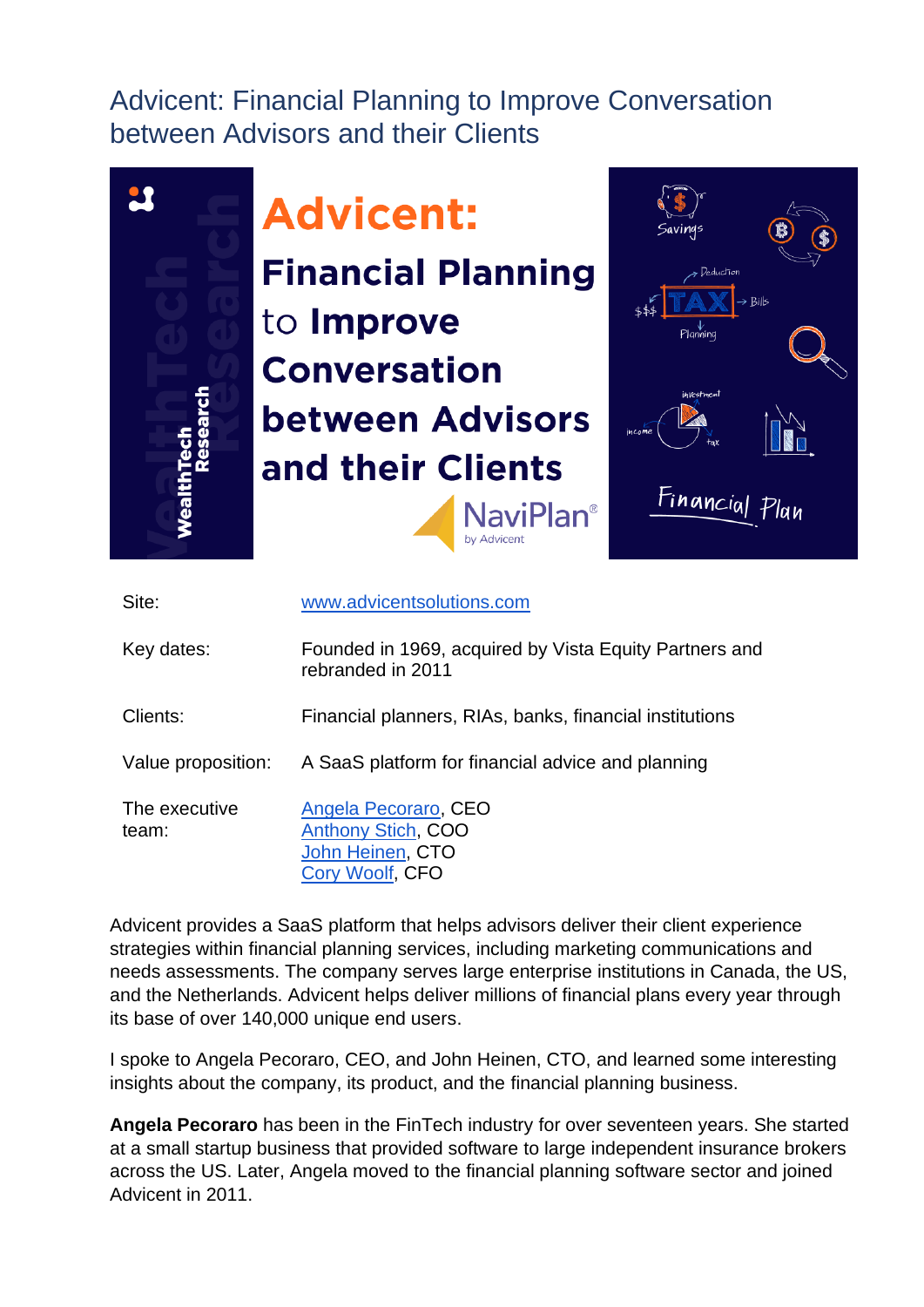**John Heinen** used to work in the health care software space. His responsibilities included leading technology strategy, product management, product development, and business leadership. John has wide experience in software product transformations including evolving architecture, driving new capabilities into products, and setting up market strategy. He became the CTO of Advicent in January 2018.

#### The core of wealth management

For a long time, financial planning was a niche service provided by financial advisors to their high- and ultra-high-net-worth clients. However, financial planning services recently moved into the mass market and became an important part of the overall ecosystem.

"Financial planning definitely sits at the core within the wealth management space driving growth and differentiation for the [advisory] firms and helping them to create value across the markets that they serve." –Angela

Angela is confident that financial planning solutions similar to that which Advicent offers have become a key part of the advisor toolbox. To ensure that advisors' work is efficient, Advicent integrates with all the services their customers need:

"We can integrate with everything, from CRM systems in the front end, to the portfolio management, procurement, or fulfillment strategies on the back end. And those are the areas that we are continuing to build out in our catalog of those core integrations that we support." –John

Today, Advicent is integrated with **Morningstar**, **Pershing**, **Albridge**, **Orion**, **Envestnet**, **Quovo**, and many more FinTech companies.

### What makes Advicent stand out

Advicent's customers are mostly enterprise institutions. For each customer, it's important that all the services they use represent their brand, strategy, and workflow. John highlights that Advicent ensures their services fit every aspect of the business process utilized by every client institution.

Advicent provides enterprises with an API platform that enables them to leverage their financial planning tools while creating personalized front-end experiences.

Another value that Advicent brings to their customers is the robustness and sophistication of financial planning in terms of representing a detailed client's financial situation, modelling the decision, and working out the strategy.

"We've got the depth of calculations, the depth of data representation—whether that's bringing in third-party data and representing that information within a plan, or going deep in terms of tax considerations, asset allocation considerations, and other business or personal scenarios that they're going to face as they're thinking about their financial planning." –John

Advisory firms and institutions might import unique data sets into the Advicent solution to leverage the calculation engine and create a unique perspective for that client's financial plan. Angela adds that Advicent aims to be "the most accurate and reliable cash flow based solution and the most trusted financial planning provider."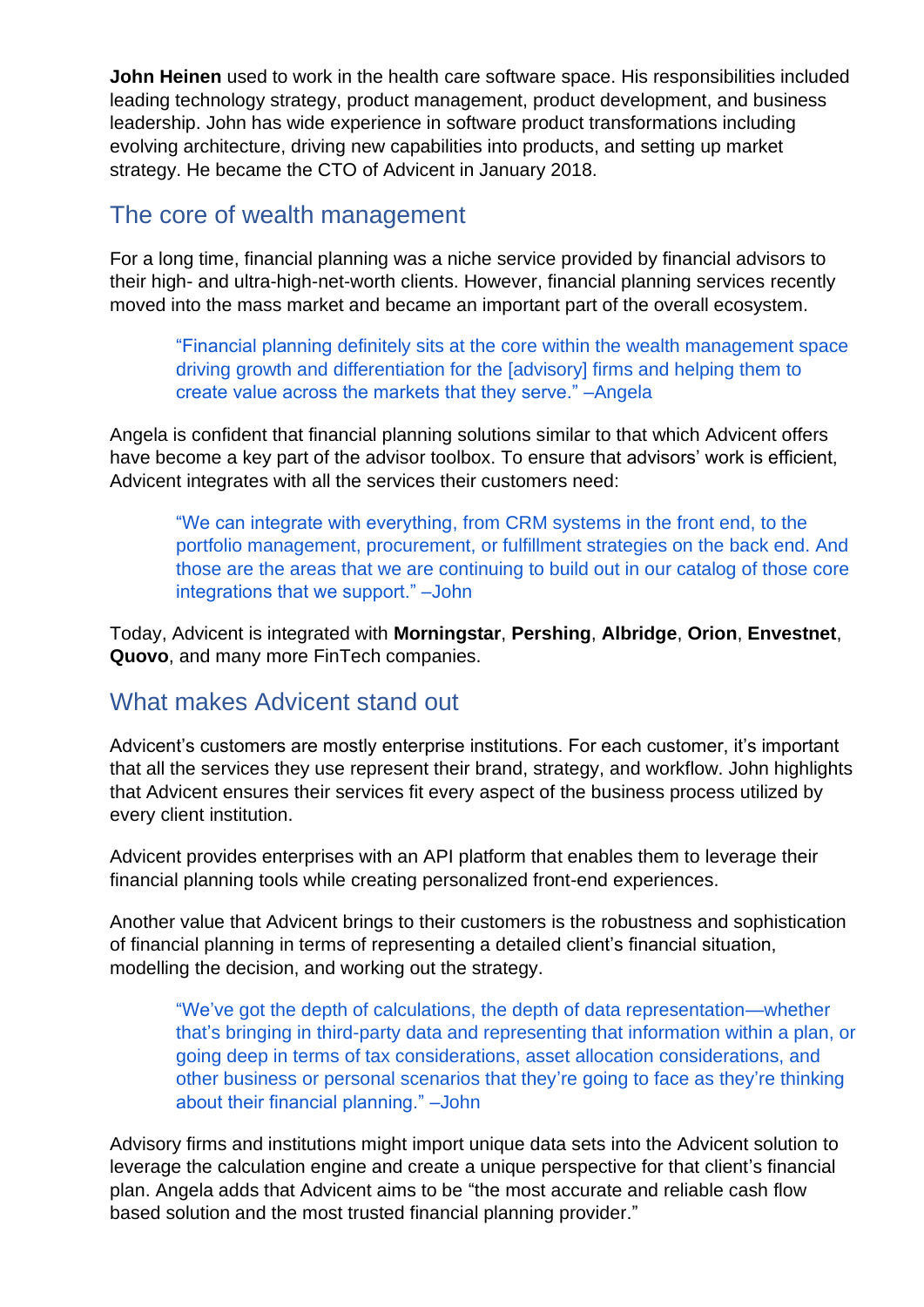## Product management

To create a product management strategy, Advicent has a special department that explores the market in the following areas:

- Understanding the current customers, their goals and objectives
- Learning industry trends and the role of financial planning within the ecosystem
- Looking for new tools and capabilities from a technology perspective such as data analytics, AI, and new technologies

"From there, we build a roadmap that looks forward in terms of the capability that we assess and create a regular cadence of software releases." –John

John says that one of the most significant projects that Advicent is working on today is empowering advisors to better understand the impact of health care costs and factor it into the conversation between an advisor and their client.

"Another area where benchmarking is going to be very important is helping our enterprise customers understand how their advisors are performing to ensure that they can help their advisors achieve financial planning goals to the best of their ability, and presenting that information for the home office to understand." –John

## Software development

The software development team uses **Scrum** methodology. Every two weeks, they do retrospectives where they look at what is done, what isn't done, and how the work can be improved.

The QA team provides both automated and manual testing to ensure the high quality of pre-release software. Advicent releases beta software to monitor how real users understand new functionality:

"We look at a number of different measurements around our product roadmap delivery. How we keep ourselves accountable to the roadmaps that we set and how we accomplish that over time. We look at overall organization and team efficiency." –John

### Mission embedded in the corporate culture

Advicent's mission is to enable everyone to understand and impact their financial future. Angela points out that this mission is marked on every step from recruiting and hiring to onboarding and creating great team experience.

Every new employee goes through a weeklong training program where they learn all aspects of the company business and the work of each department.

"Coming out of that session, they have a full understanding of everything from finance, to sales, to product development, to support. They meet the organization, meet the leaders of each of those areas, [and] understand how they work." –John

Advicent has a teaching strategy to enable the team to gain knowledge of both the financial and technology domains. This includes group presentations made by subject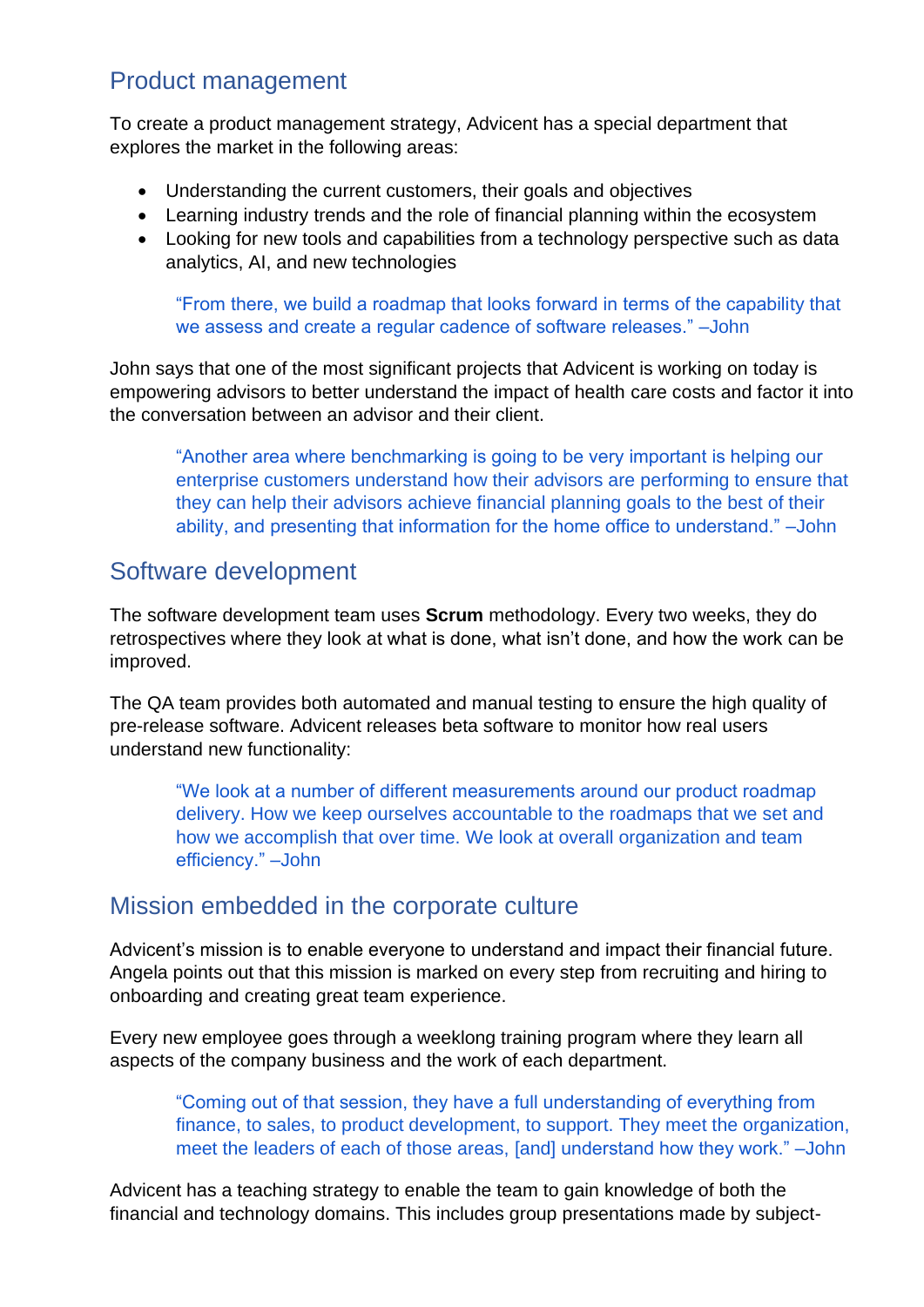matter experts, discussions with industry experts, and customer panels. Employees also attend trade shows, technology summits, and other events where they can broaden their knowledge.

"Each year, we refine our rally cry to drive the direction of where we're headed over the short term with that long term vision as our tailwind." –Angela

During the "rally cry," the team identifies three initiatives:

- What will improve the customer experience?
- What will improve the platform?
- What will drive the team experience?

According to Angela, the team is highly collaborative and passionate about the results they achieve. She is proud of their financial planning technologists. John mentions that the strong team of software architects ensures that the software architecture is relevant, and that they identify what technologies the company might take advantage of.

Angela is confident that every person in the team is a star who works hard to make sure that the whole team is performing well.

"The team dynamic is paramount, and we believe that no individual is more important than that team. Together, it's the team that drives us for, and it's the team that can deliver the financial plans all across the world." –Angela

## Challenges and future perspectives

Talking about the challenges that Advicent is expecting in the future evolution of its product, Angela mentions the three waves of financial planning:

- 1. At the first wave, the software was cash flow based and served mostly affluent clients.
- 2. The second wave was driven by goal-based financial planning technology. It focused on the goals of the investor, but the analysis, speed, and accuracy of the financial plans was limited.
- 3. Today, in the third wave of financial planning, there is a synthesis of the goal and cash flow based models; this approach spans the needs of the mass market.

Angela believes that the third wave makes financial planning a more collaborative process and improves conversation between the advisor and the client. This shift causes an intense competition among service providers that try to deliver better financial planning solutions aimed to help everyone.

"As we look forward to evolving our business and our platform, it will definitely involve a very strong analytic strategy that will allow us to arm the firms and advisors with information ahead of time to predict things that might come in order to put solutions in place more proactively for their clients." –Angela